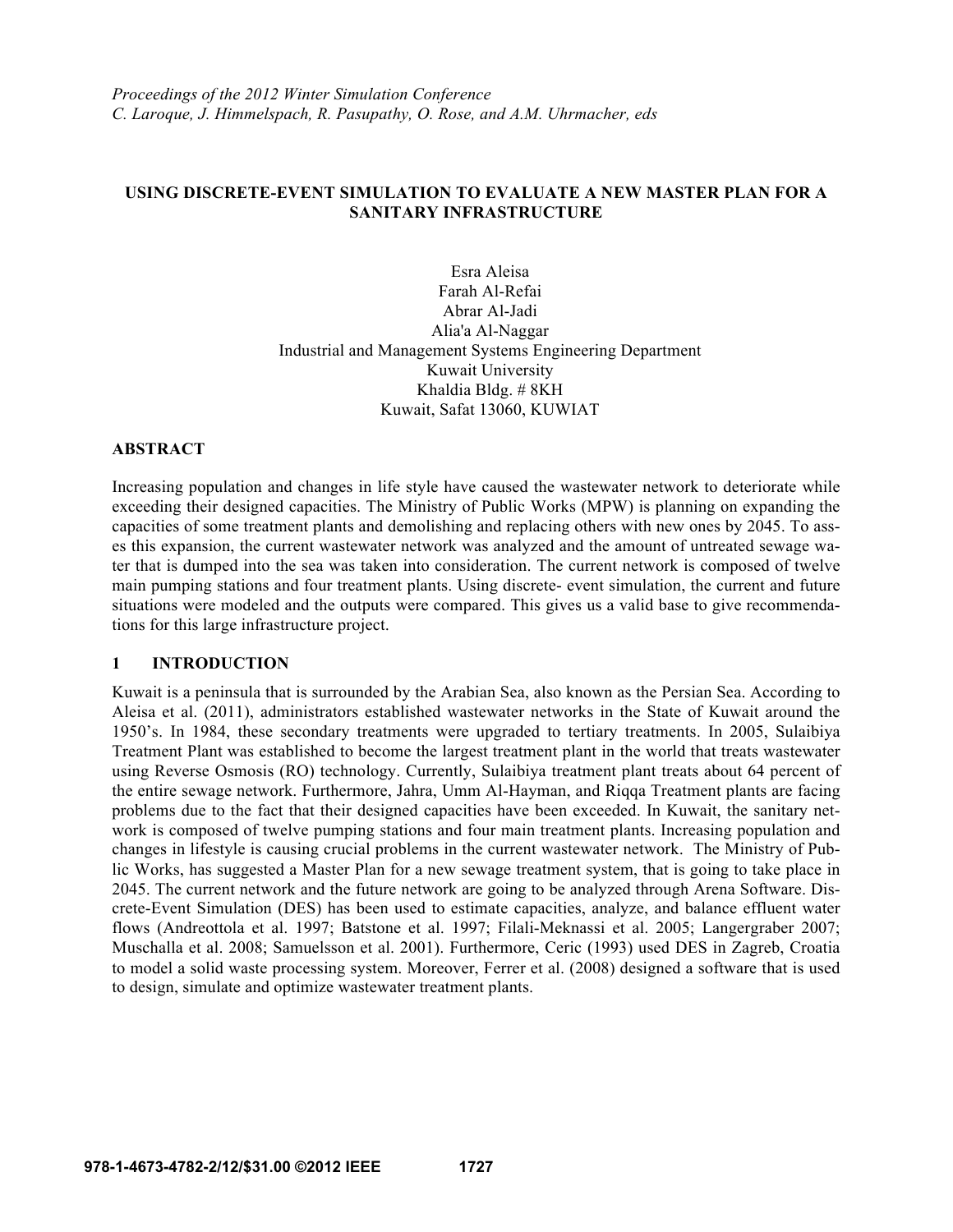# **2 DATA COLLRCTION AND ANALYSIS**

In Kuwait, the wastewater network consists of twelve pumping stations; A's, and four treatment plants; Sulaibiya, Riqqa, Um Al-Hayman, and Jahra. Sulaibiya is the newest treatment plant that produces RO water. Furthermore, there are also small pumping stations; P's, and screw lifting stations; S's, which are connected to the main pumping stations.

 The daily flow rate data, in cubic meters, for 2009 and 2010 was obtained for each treatment plant and the main pumping stations. The flow rates that were analyzed plotted as time series plots. In addition, the capacities and geographic locations are obtained for both the treatment plants and the pumping stations, which are shown in Table 1 and Table 2 respectively.

| <b>Treatment Plant</b> | Capacity $(m^3/day)$     |         | Location                |                       |
|------------------------|--------------------------|---------|-------------------------|-----------------------|
|                        | Average Flow $(m^3/day)$ | North   | East                    |                       |
| Sulaibiya              | 425,000                  | 276,843 | $29^{\circ}15'57.94''N$ | 47°43'40.80"E         |
| Jahra                  | 150,000                  | 116,284 | $29^{\circ}19'36.29''N$ | 47°43'50.31"E         |
| Rigga                  | 180,000                  | 168,774 | 29° 9'8.42"N            | $48^{\circ}$ 4'0.08"E |
| Umm Al-Hayman          | 27,000                   | 17,578  | 28°52'19.95"N           | 48°12'47.37"E         |

Table 1: Wastewater Treatment Plants' Capacities and Locations

# **2.1 General Remarks on the Current Network:**

Kuwaits' sanitary network is facing critical problems due to the mal function of Mishref pumping station in which  $175,000 \text{ m}^3$  per day is being dumped into the sea. Furthermore, rainfalls increase the flow level of the wastewater in the network in which the pipelines are already full. Therefore, shutdowns occur and the sewage water gets dumped into the sea. Sometimes, electricity failure and unexpected shutdowns occur, causing the water to be disposed in the sea. Moreover, large amounts of purified water are being dumped in the sea. Also, Jahra and Riqqa treatment plants are located in residential areas. Umm Al-Hayman receives untreated water from 240 tanks per day; three out of ten are rejected because they do not meet the plant's specifications.

| Pumping station |                |                      |                          | Location      |               |
|-----------------|----------------|----------------------|--------------------------|---------------|---------------|
|                 |                | Capacity $(m^3/day)$ | Average Flow $(m^3/day)$ | <b>North</b>  | East          |
|                 | A <sub>3</sub> | 172,800              | 58319                    | 29°22'0.06"N  | 48° 0'38.87"E |
|                 | A4             | 69,120               | 19171                    | 29°23'0.95"N  | 47°59'40.65"E |
|                 | A6             | 172,800              | 123988                   | 29°21'37.20"N | 47°57'37.59"E |
| ZONE(1)         | A7             | 288,000              | 148067                   | 29°20'52.43"N | 47°56'31.82"E |
|                 | A8             | 17,420               | 3550                     | 29°19'59.01"N | 47°54'25.19"E |
|                 | A <sup>9</sup> | 211,200              | 72764                    | 29°17'55.39"N | 47°55'34.81"E |
|                 | A12            | 126,000              | 90483                    | 29°17'10.76"N | 47°55'38.11"E |
|                 | A14            | 176,400              | 138187                   | 29° 7'37.37"N | 48° 8'2.23"E  |
|                 | A15            | 328,320              | 211887                   | 29° 7'56.39"N | 48° 7'34.41"E |
| ZONE(2)         | A18            | 100,800              | 55615                    | 29°21'4.95"N  | 47°41'27.82"E |
|                 | A19            | 208,000              | 35375                    | 29°18'36.34"N | 47°50'2.19"E  |
|                 | A20            | 48,080               | 12984                    | 28°54'36.23"N | 48°13'4.14"E  |

Table 2: Pumping Stations' Capacities and Locations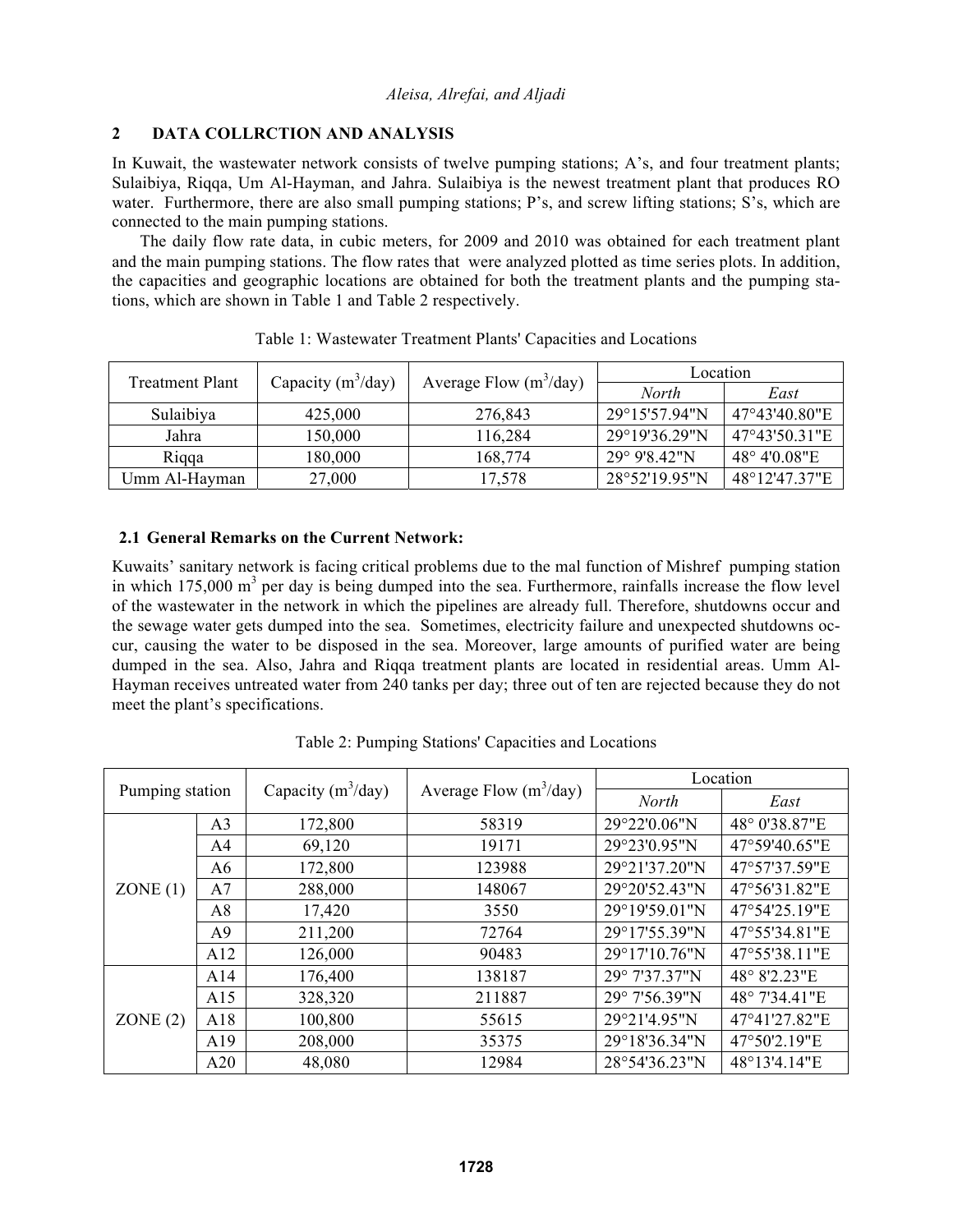# **3 SIMULATION MODEL**

Simulation was chosen because it has the ability to compare the existing situation with the Future plan given to stochastic behavior and seasonality involved. Arena Input Analyzer was used to fit the daily flow rates into statistical distributions. In the model, each entity was discretized to  $1,000 \text{ m}^3$ . Each simulation replication consistence of 365 days. Ten replications were used to maintain an error below five percent. Figure 1 shows the flow of the network and Figure 2 shows the corresponding simulation model in Arena software, while Table 3 summarizes the pumping stations' distributions.



Figure 1: Drawing of the Networks

| <b>Station</b> | <b>Distribution</b>                  | <b>Station</b> | <b>Distribution</b>                  |
|----------------|--------------------------------------|----------------|--------------------------------------|
| A <sub>3</sub> | NORM(5.83e+004, 3.59e+003)           | A12            | NORM(9.05e+004, 1.24e+004)           |
|                | Square Error: 0.030145               |                | Square Error: 0.148262               |
| A <sub>4</sub> | NORM(1.92e+004, 1.89e+003)           | A14            | NORM(1.38e+005, 3.77e+003)           |
|                | Square Error: 0.016721               |                | Square Error: 0.007789               |
| A6             | $9.45e+004 + WEIB(3.18e+004, 4.14)$  | A15            | : NORM $(2.12e+005, 8.6e+003)$       |
|                | Square Error: 0.008776               |                | Square Error: 0.005994               |
| A6 Over-       | $3.38e+004 + 2.51e+004 * BETA(2.17,$ | $A15$ Over-    | $4.74e+004 + 8.58e+004 * BETA(9.88,$ |
| flow           | 2.12)                                | flow           | 22.4)                                |
|                | Square Error: 0.006839               |                | Square Error: 0.007194               |
| A7             | $1.2e+005 + 5.38e+004 * BETA(6.79)$  | A18            |                                      |
|                | 6.44)                                |                | $5.44e+004 + ERLA(314, 4)$           |
|                | Square Error: 0.006670               |                | Square Error: 0.003704               |
| $A7$ Over-     | NORM(2.05e+004, 4.55e+003)           | A19            | $3.31e+004 + 3.78e+003 * BETA(15.6,$ |
| flow           | Square Error: 0.003297               |                | 10)                                  |
|                |                                      |                | Square Error: 0.011357               |
| A8             | NORM(3.55e+003, 440)                 | Jahra over-    | NORM(2.54e+004, 2.91e+003)           |
|                | Square Error: 0.009516               | flow           | Square Error: 0.065338               |
|                |                                      |                |                                      |
| A <sup>9</sup> | $.58e+004 + 6.03e+004 * BETA(17.3)$  | A20            | $1.08e+004 + WEIB(2.41e+003, 1.91)$  |
|                | 10.9)                                |                | Square Error: 0.003456               |
|                | Square Error: 0.041131               |                |                                      |

|  | Table 3: Statistical Distributions for Pumping Stations |  |  |
|--|---------------------------------------------------------|--|--|
|  |                                                         |  |  |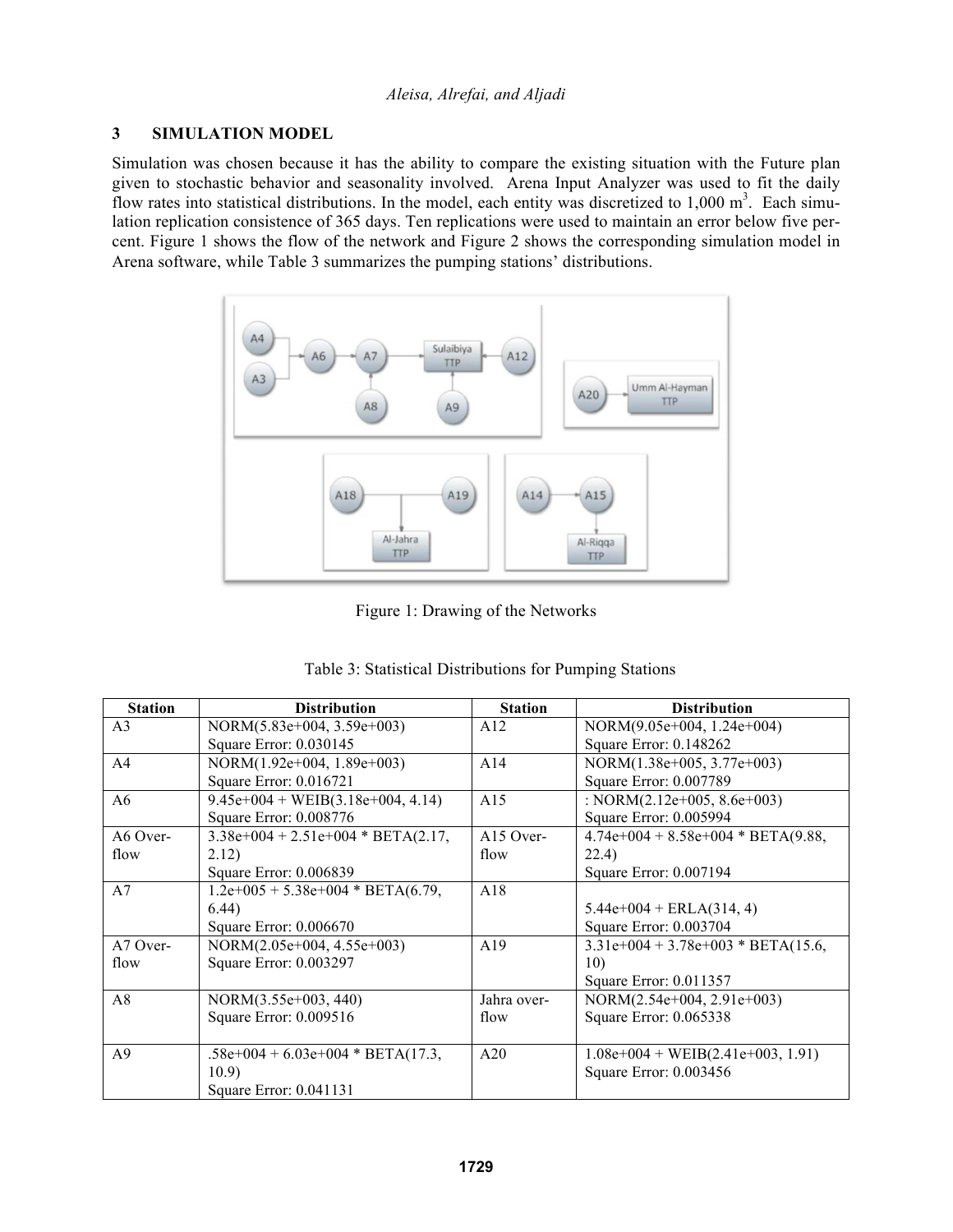

Figure 2: Snap shot of the Simulation Model of the Sanitary System using Arena Software

# **4 VALIDATION OF THE AS-IS MODEL**

The validation process ensures that the simulation model is a valid representation of reality. Table 4 summarizes the actual data for the four treatment plants for a one year period. The results for the validation are shown in table 5. These results were tested against the actual TTP's quarterly data, where the seasonality effect is ignored. This was done because the data was available for one year only.

| Quarter Average | Sulaibiya     | Jahra (2010) | Riqqa (2009) | Umm Al-Hayman<br>(2009) |
|-----------------|---------------|--------------|--------------|-------------------------|
| Jan. to Mar.    | 269145 (2010) | 118924.0667  | 167932       | 16300                   |
| Apr. to Jun.    | 376592 (2010) | 115521.2088  | 171219       | 17592                   |
| Jul. to Sep.    | 274171 (2010) | 115215.2609  | 165522       | 16525                   |
| Oct. to Dec.    | 282583 (2009) | 115137.4262  | 170432       | 19869                   |

Table 4: Wastewater Treatment Plants' Actual Data (m3/day)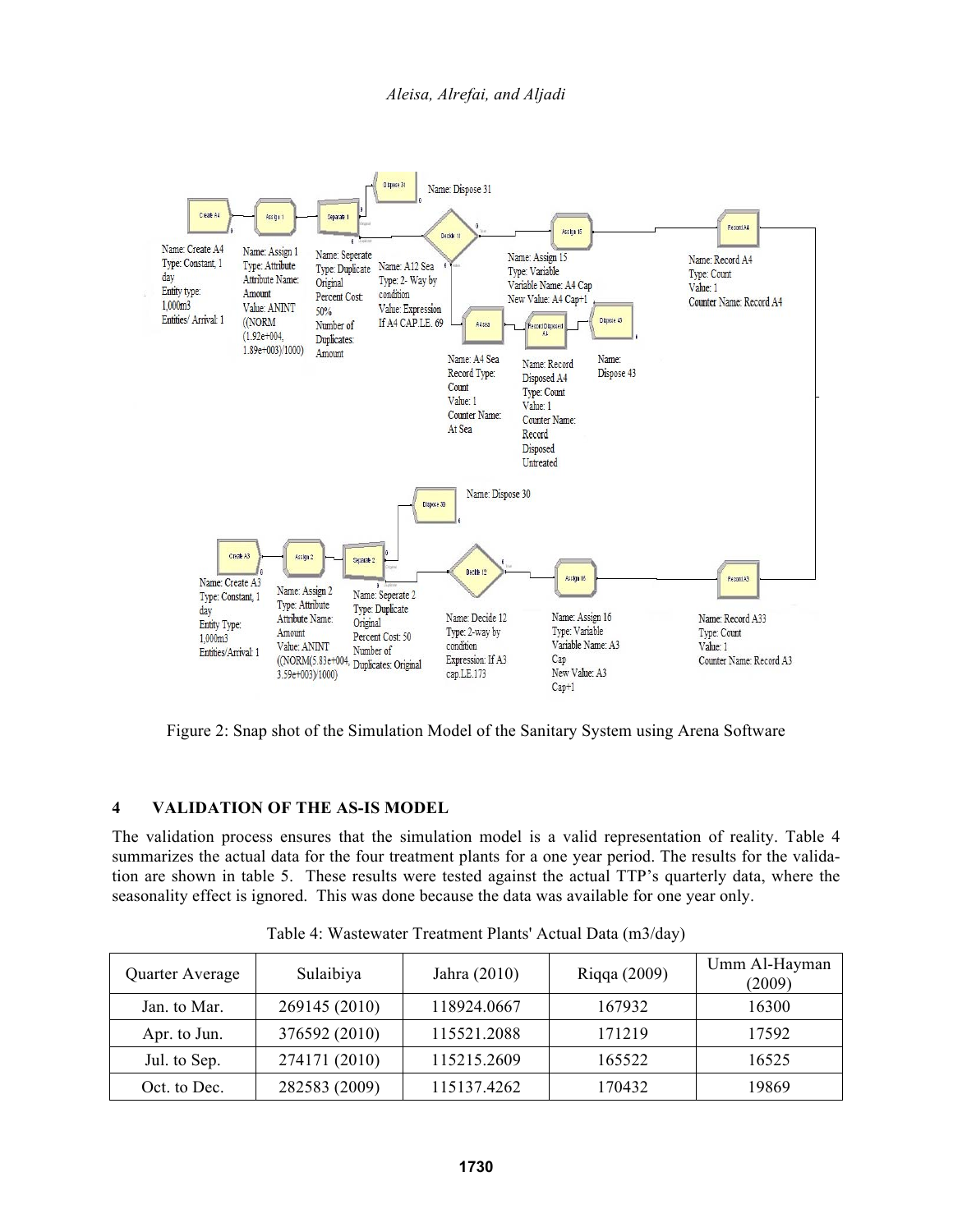| Replication    | Sulaibiya TTP | Jahra TTP | record Riqqa TTP | record Umm AL<br>Hayman TTP |
|----------------|---------------|-----------|------------------|-----------------------------|
| Replication #1 | 311456        | 115989    | 181000           | 19956                       |
| Replication #2 | 311633        | 116867    | 181000           | 20089                       |
| Replication #3 | 311444        | 116400    | 181000           | 20033                       |
| Replication #4 | 310344        | 116144    | 181000           | 19911                       |

Table 5: Wastewater Treatment Plants' Arena Output

 $X_1$ , actual Sulaibiya =  $300623 \text{ m}^3/\text{day}$ 

 $\mathrm{X}_2$ , model sulaibiya =  $311219\ \mathrm{m}^3/\mathrm{day}$ S<sub>1</sub>, actual Sulaibiya  $= 50949 \text{ m}^3/\text{day}$ 

S<sub>2</sub>, model Sulaibiya = 590 m<sup>3</sup>/day  $n_1 = n_2 = 4$  replications  $\alpha$  = 0.05

Comparing the equality of the population means of the real and simulated population means using population difference confi-dence Intervals of Minitab Software (Two sample *t*-test) yields:

$$
-91320 \le \mu_1 - \mu_2 \le 70126 \, \text{m}^3/\text{day} \tag{1}
$$

This result indicates that the means of these two populations statistically equal at a 95% confidence level. In other words, the simulation is a valid representation of the real system. The *t*-distribution critical value is -0.42 while the P-value is 0.704. Similar analyses were conducted to all WWTPs. All were validated at  $\alpha$  = 0.05. Table 6 summarizes pumping stations' distributions. Furthermore, the same was done for Jahra, Umm Al-Hayman and Riqqa.

# **5 DESCRIPTION OF KUWAIT'S FUTURE SANITARY PLAN**

The Ministry of Public Works proposed a plan that will take place in 2045. In the New Master Plan, the sewage network is going to be divided into four sub-networks. The following are descriptions of the networks:

- Sulaibiya network will contain two pumping stations, Mishref pumping station and Riggae pumping station (PS). Riggae PS is going to replace A3, A4, A6, A7, A8, A9, and A12. Mishref pumping station, which will be working by then, is going to cover the east part of Kuwait City and Hawalli governorates. These two pumping stations will pump the untreated sewage water to Ardeya, and Ardeya will pump the sewage to Sulaibiya TTP. Sulaibiya TTP will have expansions to ensure that all sewage water is treated. After the water is treated, it will go to the Data Monitoring Control Center (DMC). The DMC will distribute the water between Abdali, Wafra, Sulaibiya Farms, Jahra Birds Reserve, etc.
- Kabd TTP, which will be replacing Jahra TTP, will be receiving untreated sewage water from only one pumping station, Jahra pumping station. The treated water will be pumped to the Data Monitoring Control Unit (DMC). The future network flow of the two treatment plants is shown in Figure 3.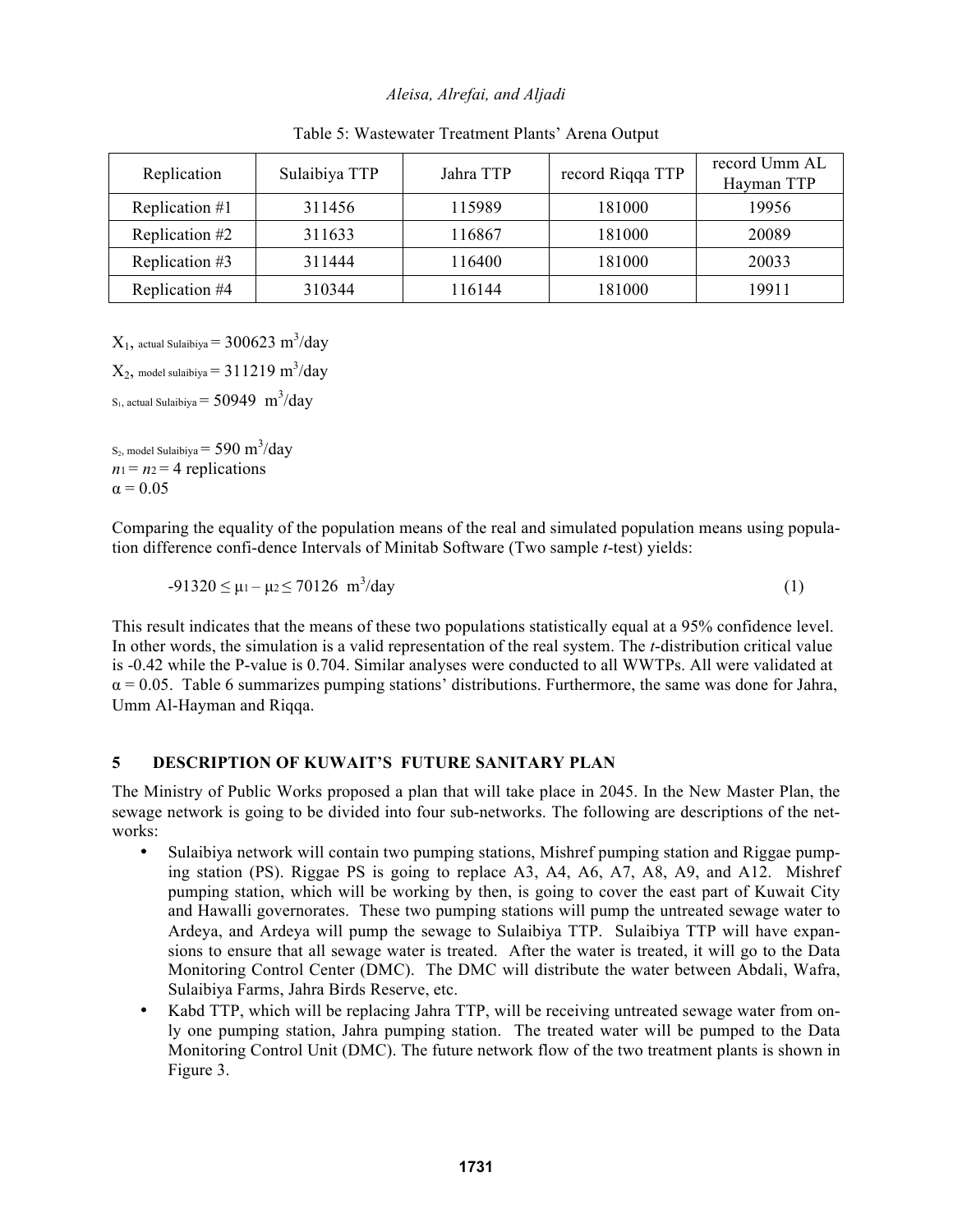

Figure 3: Future Network of Jahra and Sulaibiya Treatment Plants

• Umm Al Hayman TTP, which is going to have an expansion by 2045, will receive sewage water from two pumping stations, Egaela Pumping station and A20. Egaela Pumping Station is a new pumping station that is going to replace A14 and A15. Figure 4 shows the future network of Umm Al-Hayman TTP.



Figure 4: Future Network of Umm Al-Hayman Treatment Plant

• A new treatment plant, Khiran TTP, will be constructed in Khiran, since Khiran is expected to become a residential area. This treatment plant will serve the south coastal strip of Kuwait and will be receiving water from S's and P's.

The future pumping stations and their corresponding current pumping stations are summarized in **Table** . The available capacities, flow rates and geographical locations of future treatment plants and pumping stations are shown in Tables 8 and 9.

| <b>Future PS</b> | Corresponding current PSs      |
|------------------|--------------------------------|
| Reggae PS        | A3, A4, A6, A7, A8, A9 and A12 |
| Jahra PS         | A18 and A19                    |
| Egaela           | A14 and A15                    |

| Table 6: Future Pumping stations |  |  |  |
|----------------------------------|--|--|--|
|----------------------------------|--|--|--|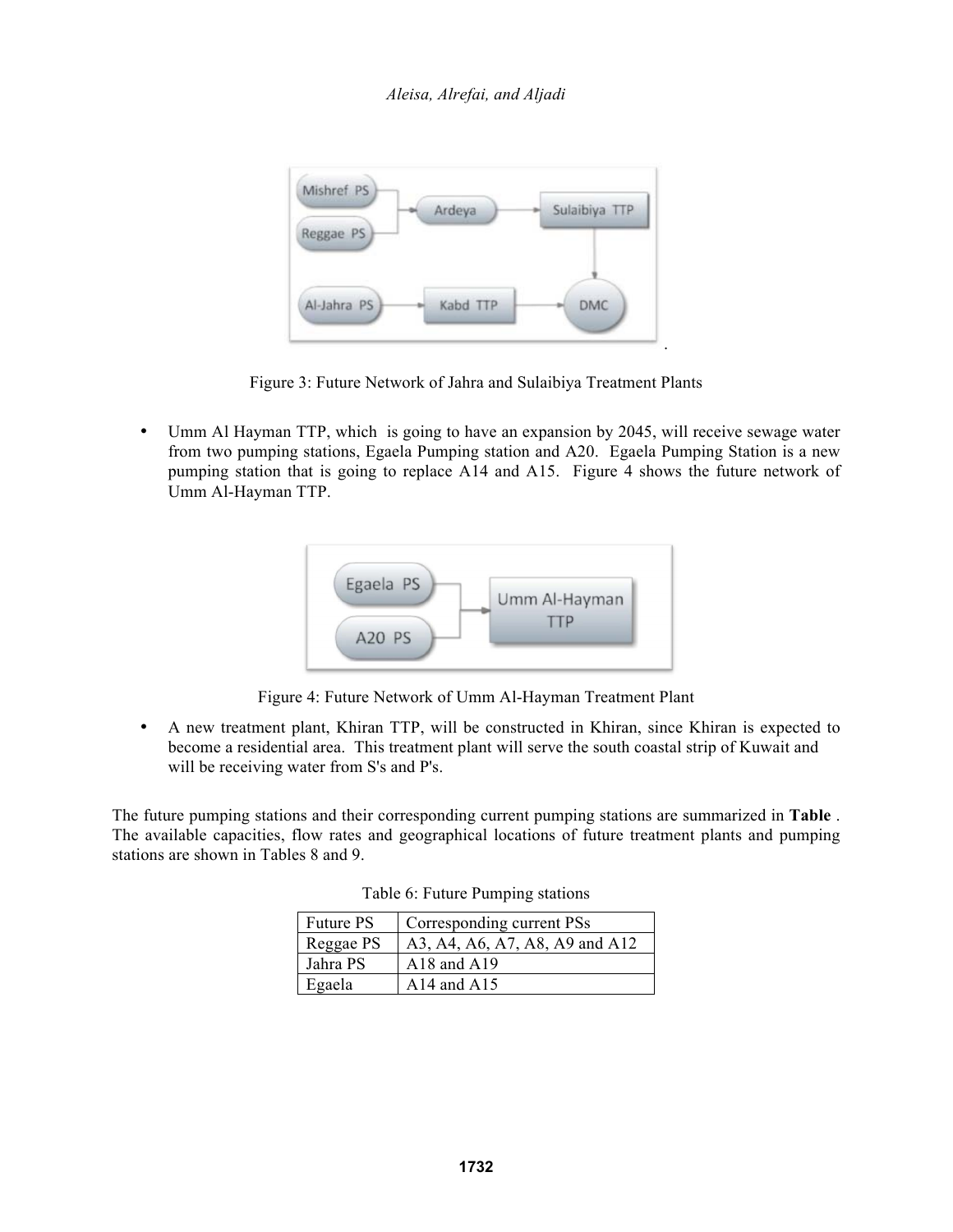| <b>Treatment Plant</b> | Capacity    | Expected average | Location                |               |
|------------------------|-------------|------------------|-------------------------|---------------|
|                        | $(m^3/day)$ | flow $(m^3/day)$ | <b>North</b>            | East          |
| Sulaibiya TTP          | 600,000     | 930,797          | 29°14'48.51"N           | 47°42'53.39"E |
| Kabd TTP               | 360,000     | 239,545          | $29^{\circ}12'24.16''N$ | 47°43'7.97"E  |
| Umm Al-Hayman TTP      | 450,000     | 383,885          | 28°52'22.89"N           | 48°12'36.64"E |
| Khiran TTP             | 27,000      | -                | 28°39'36.15"N           | 48°22'59.13"E |

#### Table 7: The Capacities and Locations of the Future Treatment Plants

Table 8: The Capacities and Locations of the Future Pumping Stations

| <b>Pumping Station</b>         | Capacity (m3/day) | Expected average<br>flow $(m^3/day)$ | Location                |               |
|--------------------------------|-------------------|--------------------------------------|-------------------------|---------------|
|                                |                   |                                      | <b>North</b>            | South         |
| Mishref PS                     | 340,000           | 360,500                              | $29^{\circ}16'10.46''N$ | 48° 4'56.70"E |
| Reggae PS                      | 777,600           | 641,307                              | 29°18'33.65"N           | 47°55'11.14"E |
| Jahra PS                       | 375,000           | 239,545                              | $29^{\circ}19'42.19''N$ | 47°44'8.32"E  |
| Egaela PS                      | 360,000           | 436,487                              | 29° 9'40.72"N           | 48° 6'30.31"E |
| A <sub>20</sub> P <sub>S</sub> | 48,080            | 26,747                               | 28°54'36.09"N           | 48°13'3.88"E  |

# **6 ANALYSIS OF THE FUTURE NETWORK**

In 2045, Sulaibiya Treatment Plant will be treating about 35 percent of sewage water. On the other hand, Umm Al-Hayman will be treating about 23 percent, Kabd will be treating about 14 percent, and the rest will remain untreated and dumped directly into the sea. This can be shown in Figure 5 (a).

By 2045, if the master plan is implemented, the daily water disposal in the sea will be  $475,000 \text{ m}^3$ . It is evident that most of the daily water disposal is from Sulaibiya TTP, which shows that Sulaibiya TTP needs to be expanded. Also, Egaela TTP should be expanded because it will dump about 16 percent of the total amount of sewage dumped in the sea.



Figure 5: Capacities and Flowrates of the Treatment Plants

Figure 5 (b) shows that Sulaibiya TTP is going to dump around  $382,000 \text{ m}^3$  day of sewage. This is due to the fact that Sulaibiya TTP is receiving sewage water that is above its designed capacity. As for Kabd TTP, it is running below its designed capacity, while Umm Al-Hayman TTP is on the borderline and therefore it should have its capacity expanded as well.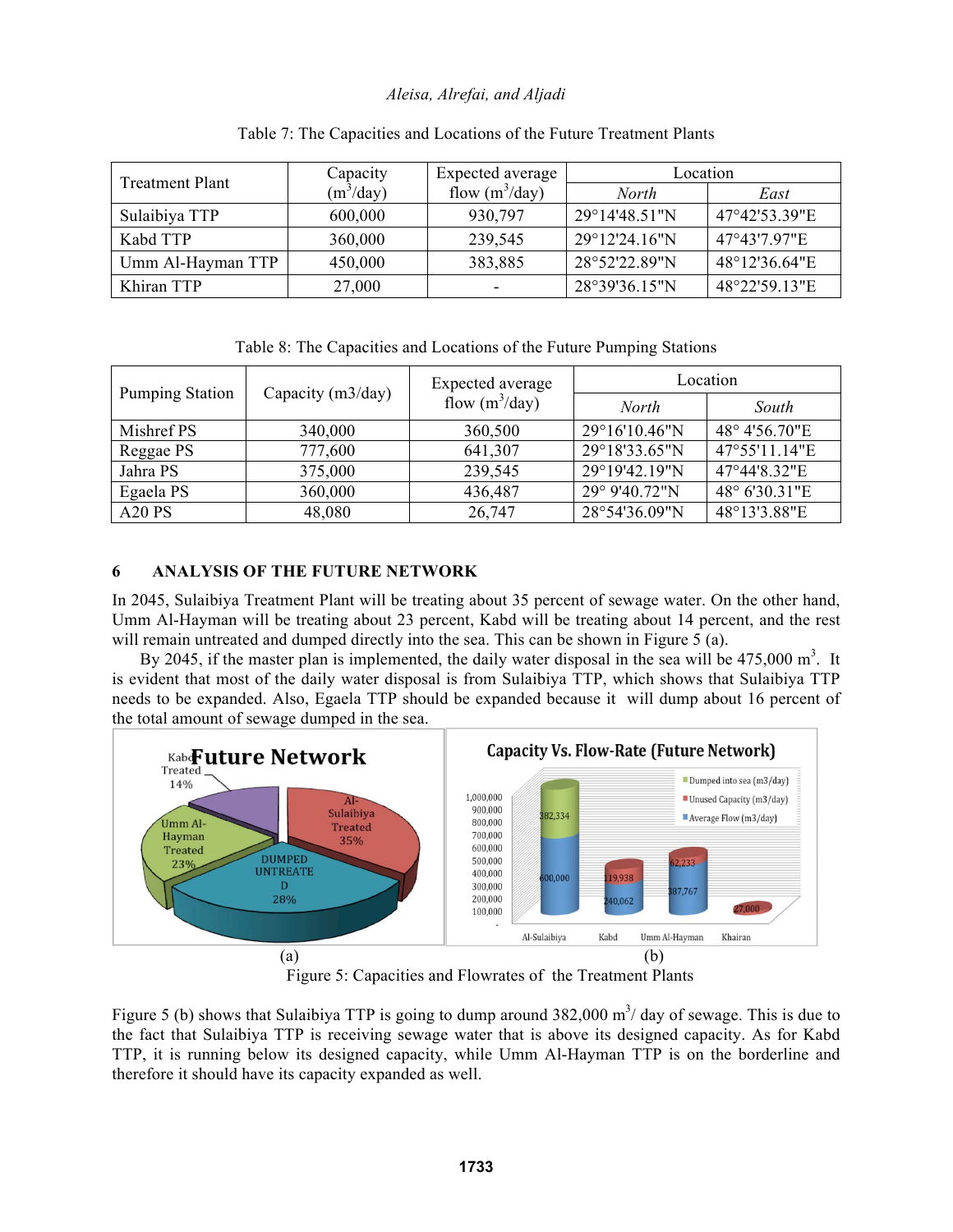# **7 THE STATUS OF THE FUTURE NETWORK'S PUMPING STATIONS**

Figure 6 (a) conveys that Mishref and Egaela pumping stations will be dumping sewage water in the sea because they are receiving sewage water greater than their expected capacities. Also, from Figure 6 (b), it is evident that all three pumping stations are currently running below their capacities.



Figure 6: Capacities vs. Flow-Rate of Pumping Stations

# **8 CONCLUSION**

This research was implemented using simulation to estimate the flow rates and performance of an approved masterplan that is to be commenced by 2045. All major and minor pumping stations national wide was included. Both the existing and future mater was validated to represent reality at a 95 percent confidence level. Forecasted population increase and future water consumptions were included to check how the new sanitary infrastructure will perform in the future after 2045. The simulation helped in developing the following conclusions:

- Mishref pumping station will require a capacity increase to avoid critical problems will arise due to capacity problems.
- Part of Riqqa treatment plant sewage need to be directed to Umm Al- Hayman treatment plant.

The Simulation turned to be an excellent tool to estimate efficiencies and bottlenecks to minimize amounts of untreated sewage water dumped into the sea for such a large infrastructure project.

# **REFERENCES**

- Al Khizzy, Khalid A. 2009. "Wastewater treatment in the state of Kuwait (in Arabic)," edited by Ministry of public works Sanitary Engineering Division. Kuwait City.
- Aleisa, E. 2008. "Developing efficient testing and unloading procedures for a local sewage holding pit." *International Journal of Computer, Information, and Systems Science, and Engineering*, 2 (3):138- 145.
- Aleisa, Esra, and Mohammad D. Al-Ahmed. 2009. "Application of discrete event simulation to design and management of wastewater pit–a case study." Paper read at P*roceeding of The 5th IEEE GCC Conference & Exhibitions (IEEEGCC 2009)*, March 17-19, at Kuwait City, Kuwait.
- Andreottola, G., G. Bortone, and A. Tilche. 1997. "Experimental validation of a simulation and design model for nitrogen removal in sequencing batch reactors." *Water Science and Technology* no. 35 (1):113-120.
- Anonymous. 2010. *Sulaibiya Wastewater Treatment and Reclamation Plant, Kuwait*. Net Resources International 2009 [cited April, 5 2010]. Available from http://www.watertechnology.net/projects/sulaibiya/.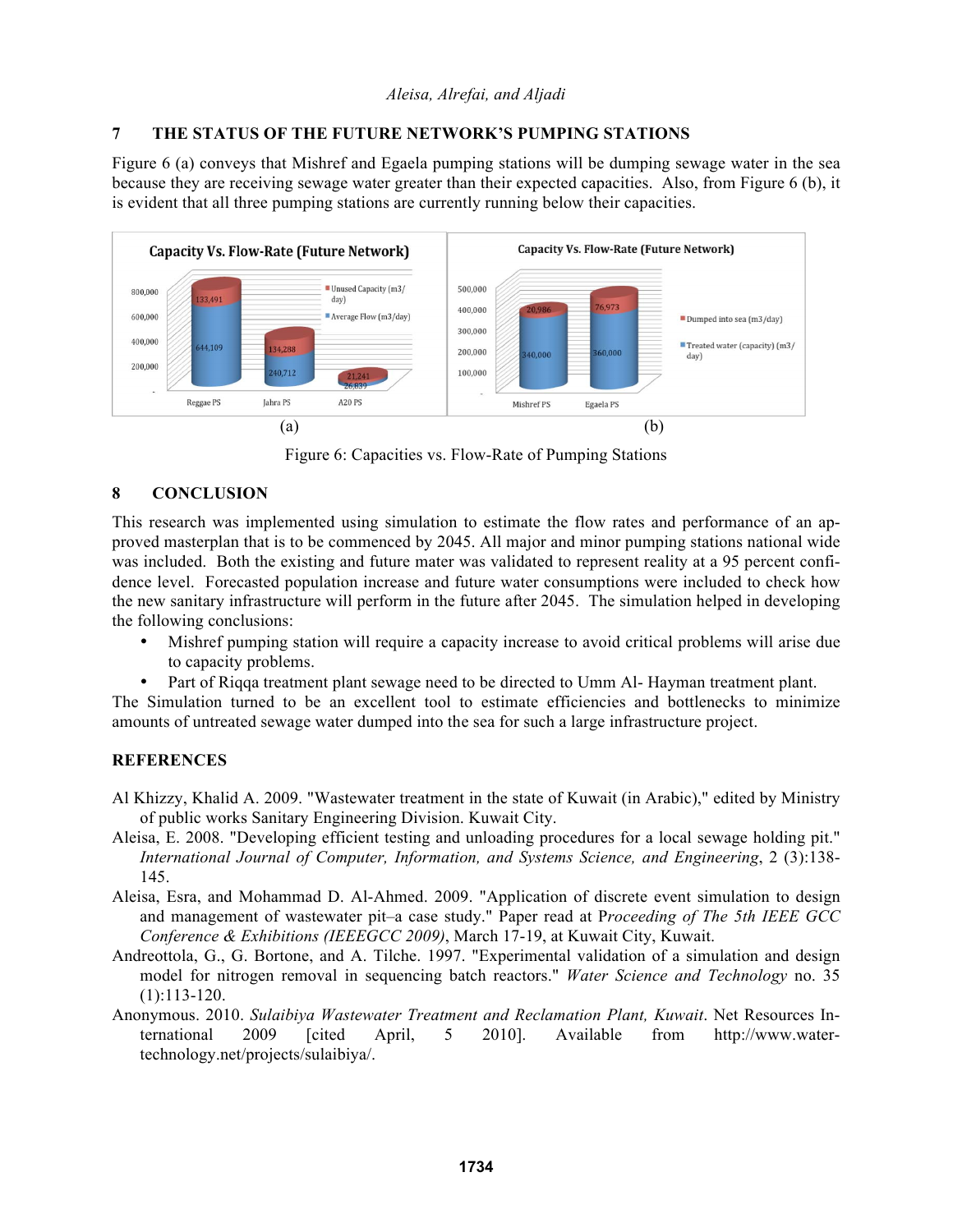- Batstone, D., J. Keller, B. Newell, and M. Newland. 1997. "Model development and full scale validation for anaerobic treatment of protein and fat based wastewater." *Water Science and Technology* no. 36 (6-7):423-431.
- Ceric, Vlatko, and V Hlupic. 1993. "Modeling a solid waste-processing system by discrete event simulation." *Journal of the Operational Research Society* no. 44 (2):107-114.
- Enezi, G., M. F. Hamoda, and N. Fawzi. 2004. "Heavy metals content of municipal wastewater and sludges in Kuwait." *Journal of Environmental Science and Health Part a-Environmental Science and Engineering & Toxic and Hazardous Substance Control* no. A39 (2):397-407.
- Ferrer, J., A. Seco, J. Serralta, J. Ribes, J. Manga, E. Asensi, J. J. Morenilla, and F. Llavador. 2008. "DESASS: A software tool for designing, simulating and optimising WWTPs." *Environmental Modelling & Software* no. 23:19-26. doi: 10.1016/j.envsoft.2007.04.005.
- Filali-Meknassi, Y., M. Auriol, R. D. Tyagi, Y. Comeau, and R. Y. Surampalli. 2005. "Design strategy for a simultaneous nitrification/denitrification of a slaughterhouse wastewater in a sequencing batch reactor: ASM2d modeling and verification." *Environmental Technology* no. 26 (10):1081-1100.
- Ghobrial, F. H. 1993. "Performance assessment of 3 waste-water WWTPs producing effluents for irrigation." *Water Science and Technology* no. 27 (9):139-146.
- Glenn, S. L., R. T. Norris, and J. T. Sommerfeld. 1990. "Discrete-Event Simulation in Waste-Water Treatment." *Journal of Environmental Science and Health Part a-Environmental Science and Engineering & Toxic and Hazardous Substance Control* no. 25 (4):407-423.
- Huang, D-B., R. W. Scholz, W. Gujer, D. E. Chitwood, P. Loukopoulos, R. Schertenleib, and Hansruedi Siegrist. 2007. "Discrete event simulation for exploring strategies : An urban water management case " *Environmental science & technology* no. 41 (3):915-921.
- Karam, Mahmoud K. 2010. "Utilization of treated effluent in the state of Kuwait," edited by Ministry of public works Sanitary Engineering Division. Kuwait City.
- Langergraber, G. 2007. "Simulation of the treatment performance of outdoor subsurface flow constructed wetlands in temperate climates." *Science of the Total Environment* no. 380 (1-3):210-219. doi: 10.1016/j.scitotenv.2006.10.030.
- Law, A. M., and W. D. Kelton. 2000. *Simulation Modeling and Analysis* 3rd ed: McGraw-Hill Science/Engineering/Math.
- Lidstone, Digby 2009. "Kuwait relieving pressure on the wastewater system." *Middle East Business Intelligence (MEED)*, December 1.
- Muschalla, D., S. Schneider, V. Gamerith, G. Gruber, and K. Schroter. 2008. "Sewer modelling based on highly distributed calibration data sets and multi-objective auto-calibration schemes." *Water Science and Technology* no. 57 (10):1547-1554. doi: 10.2166/wst.2008.305.
- Printemps, C., A. Baudin, T. Dormoy, M. Zug, and P. A. Vanrolleghem. 2004. "Optimisation of a large WWTP thanks to mathematical modelling." *Water Science and Technology* no. 50 (7):113-122.
- Samuelsson, P., M. Ekman, and B. Carlsson. 2001. "A JAVA based simulator of activated sludge processes." *Mathematics and Computers in Simulation* no. 56 (4-5):333-346.

# **AUTHOR BIOGRAPHIES**

**ESRA AlEISA** is an Assistant Professor in the Industrial and Management Systems Engineering Department, College of Engineering and Petroleum, Kuwait University. She received her B.S. degree in industrial engineering from Kuwait University and her Ph.D. in industrial engineering and production systems from SUNY Buffalo. Her research interests includes, planning and design of large scale facilities, simulation and improvement of manufacturing and service systems, especially of that related to wastewater treatment and reuse. She is a member of Omega Rho, the international operations research honor society, IEEE, INFORMS, IIE, ASEE. Her email address is E.aleisa@ku.edu.kw.